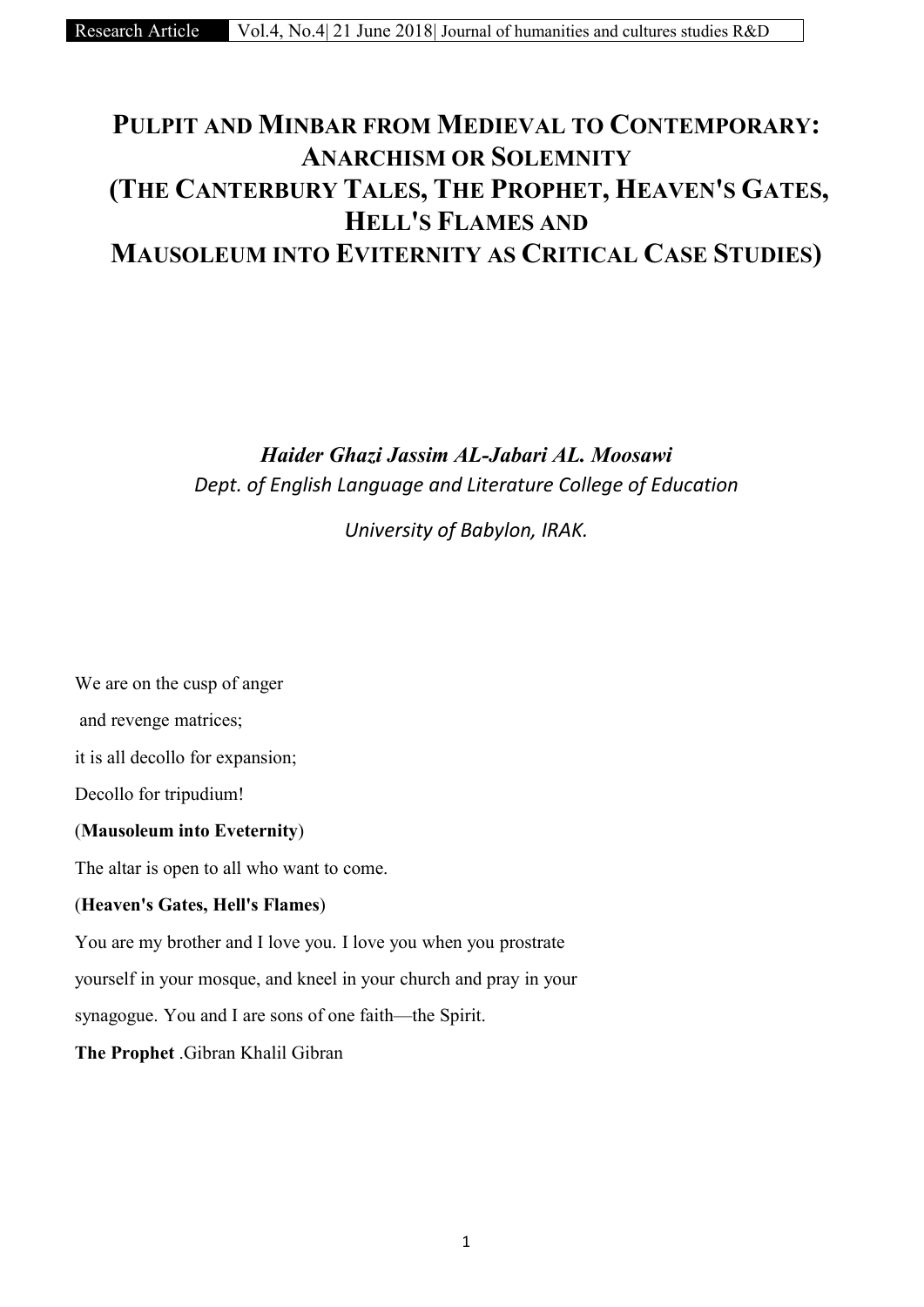**Keywords**: hermeneutic circle, minpul, liminality within liminality, retronym, descriptive relativism, tale within tale, pleonasm.

## **Abstract**

Without reservations, both the pulpit and the minbar lay the foundations of globality and marketability as such sapience founts exert themselves to cultivate man ; from the medieval age to the seventeenth century the pulpit endeavours to dominate people and cajole them into being in church; the mystery plays flourish in such circumstances, then only then the span of time between the Eighteenth century to the moment the altar calls nothing and none but the morality play to preach man decorum, mannerism and some modern sophisticated vents to survive. However cultures ramify into various colours and isles as does religion; in Islam the minbar pertains to virtue and everything righteous that is why the pulpit and the minbar run equal to human philanthropy, with the process of time the pulpit tends to be instrumental in suppressing and dominating: the puritans desire to usurp whatever they could devour at the expense of faith, in *The Crucible* are there events delineating the way man takes to have gratification. By the same token, the minbar surpasses certain events and fights being derailed from its divine mission to change , guide and preach at all costs , but the human carnal desire to possess and efface resuscitates its venom , yet the infallibles minbar never flinches or cringes at the face of despots and abomination.

 The salient locus, here, rampages through the fact that the pulpit or the minbar takes shape and soul of literature; poetry, drama and fiction: it transpires its ideology, decorum, ethics and principles to the congregations through certain pages and appeals to the time development and technology expansion. As such a littérateur sterns the prow of attention from brickwork to paperwork in pursuit of more influentiality , so there is a great moment to the reader to contemplate what he traces; no way to fall under the spell of equivocation , Machiavellianism or the like, it is a moment to scrutinize and ponder over words the litterateur finds himself urged to trigger in the precise spot of time and place; the " minpul ", as a coinage designating both the minbar and the pulpit principles , could be observed or fathomed in modern literary texts and need be probed by both mind and mind's eye to settle what a course of life or a decision a specific reader plunges into.

 *The Canterbury Tales* lends much controversial issues to the academic orbits and runs as a cynosure of principlism and religion; Geoffrey Chaucer, the father of the English poetry, certifies a fact that different colours, different cultures and different desires could bask in the heart of one faith: one creator. As such it grows more doctrinal than literary chefs d`oeuvre in light of relativism. Yet it is a chore for Gibran Khalil Gibran in *The Prophet* to bear testimony to the fact that faith is a pathway into life and incumbent upon all to cull at all costs : here religion gives solidarity to man encompassed with hollow dreams and promises ,then in *Heaven's Gates, Hell's Flames* are there some events deviating from the usual course of human mindset; some regard it as redundant and exotic , some as suspicious or perfidious and some as a tocsin to warn man that there is a saviour to emulate , yet the *Mausoleum into Eviternity* is a modern minpul to cast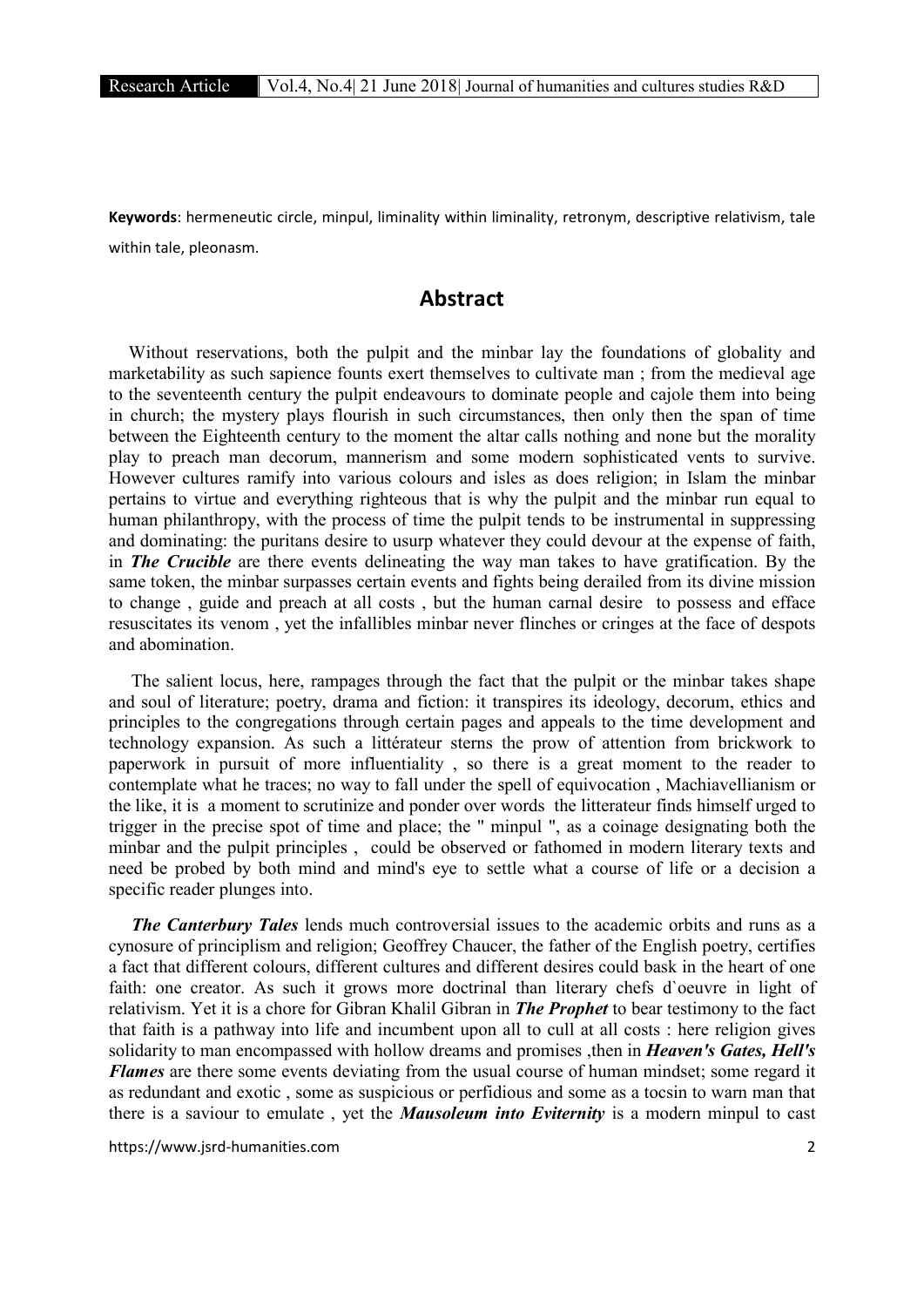humanitarianism at the face of atrocities and carnage, man has to be man though under duress of terrorism , graft and corruption .

#### Quantum Leap

 Chronologically accounting , the mystery plays inaugurate from the thirteen century to the fourteen century as a vignette of divinity, the day of judgment, resurrection and the like, then the morality plays exhort people to the virtuous details in life , all in all they endeavour to drag man into church , it is a kind of monopoly man finds himself urged to adhere a line and might cringe or wallow into a " golden stair"; each religion portrays its golden stair to heaven and the churchmen stimulate others to set step in the path of such a golden stair, so the morality plays fight no more being in the welter of modernity; the span of time between the eighteenth century to the present is a span of fiction; such gives rise and nurture to soft and hard secularism . In this regard, James Wood declares that fiction is the natural enemy of superstition and the slayer of religions, that is why the advent of secularism takes delight in the modern age as there are many psychological , philosophical and scientific theories rocking the human mind, all the more so because man loses hope in the previous centuries ; religion tends to usurp not to nourish the human mind and ushers in a propensity for nihilism and nothingness in modern literature, none could stay the course and change what should be ; man left behind and starts tilting the windmills : religion takes hold of populism to solidify its pillars ; to dominate more and more : man feels nihilistic , no stamina launches into life.

 In sequels and the frame tale Geoffrey Chaucer weaves his lines and the concatenation of the events: the pivotal focus falls on the characters as he describes them in light of relativism stipulating objectivity and logics in depicting reality<sup>i</sup>, that is why such tales resist desuetude:

#### I shall bewail in form that's tragical

#### The harm of them who stood in high degree

#### And fall, who had no remedy at all

#### To bring the moot of their adversity,

### For surely when Fortune may choose to flee,...<sup>ii</sup>

 These lines expose the linear structure of the whole tales , narratology : narrative is the cornerstone of the major viewpoints , no despot could last forever, there should be a moment of nemesis or perdition ; the toppled despots run equal to the leitmotif , here Chaucer gives floodgate to his satirical intimations ,orientations and fervour to reform and change ; the foot pilgrimage from London to the Canterbury is a sort of liminality<sup>iii</sup>, people here derail from the tedious daily mannerisms ; the agility serves applying the tenets of liminality ; all the characters have nothing but tripping from one nest to another : the *Monk's Tales* itself is a liminal experience or rather liminality within liminality<sup>iv</sup> as the persona reconnoitres all the despots chronologically to delineate their ultimate fate –death, so it takes vents in tackling religion .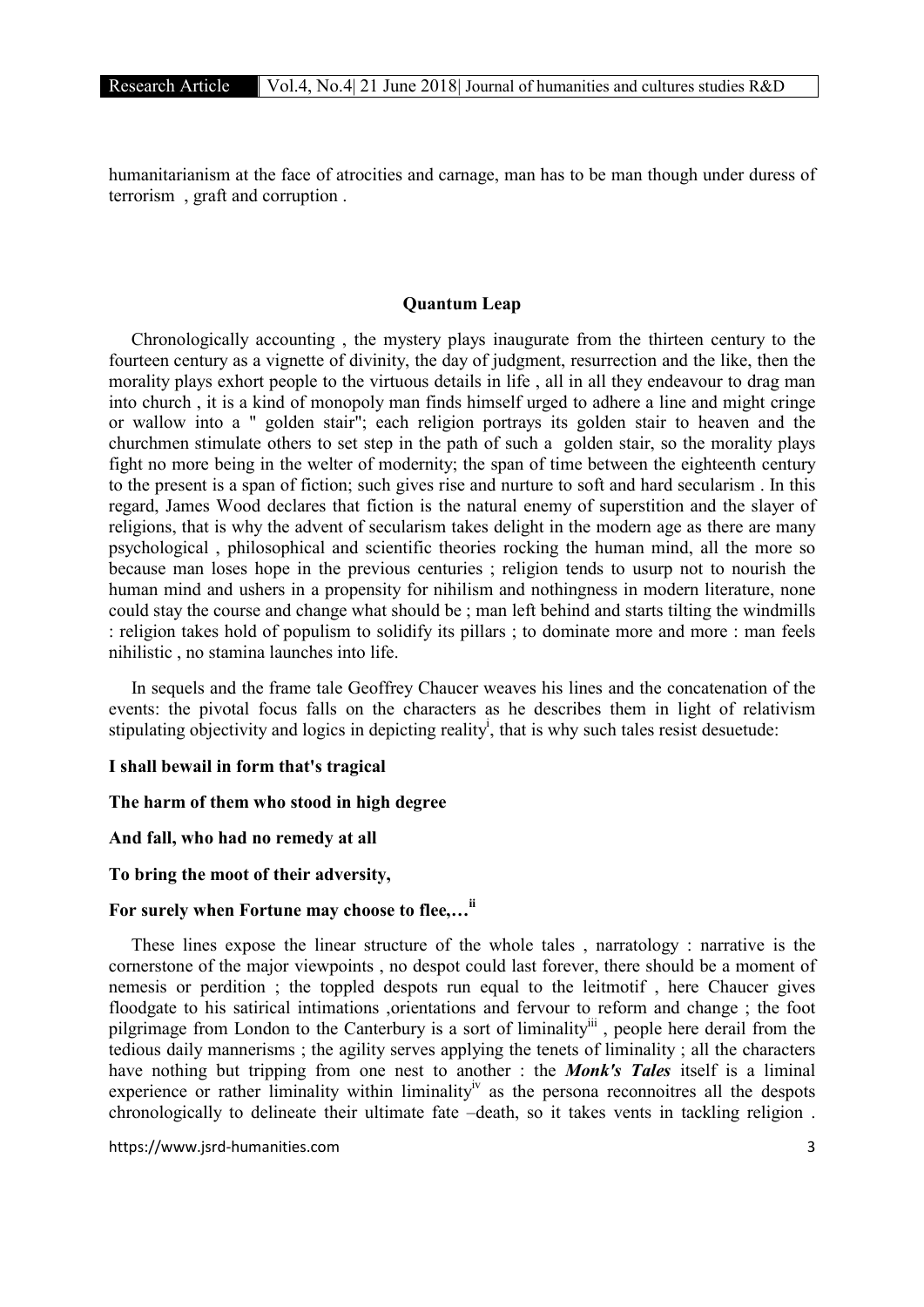However devotion and gritty determination in light of the creator come quite evident in The Second Nun's Tale ; a wife desires to shield her virginity forever and implores her bridegroom never to consummate the marriage, so it is wooden iron to utter a line of mundanity in such tales fraught with doctrines and norms .

 Nothing could alter the corollary of morality in literature ; man takes charge of being in the welter of social issues , wallows into the angles of success and never pays a sod to the casuistry or equivocation: Chaucer manipulates the acts of pleonasm<sup> $v$ </sup>; the pleonastic semantic expressions strike deep roots in the abovementioned excerpt : bewail/ tragical and moot/ adversity to highlight the Adam and Eve tale , the technique of tale within tale sets the interlocutors tantalized to scrutinize all the event in pursuit of the denouement of the pivotal tale : the eponymy tale characters .In so doing the poet reverts into the fissures of relativism or rather the descriptive relativism to cull the sense of solemnity ; to cast trust and faith in the heart of the readership as there is a golden stair to felicity .

In the depth of your hopes and desires lies your silent knowledge of the beyond;

And like seeds dreaming beneath the snow your heart dreams of spring.

Trust the dreams, for in them is hidden the gate to eternity.

Your fear of death is but the trembling of the shepherd when he stands before the king whose hand is to be laid upon him in honour.

Is the shepherd not joyful beneath his trembling, that he shall wear the mark of the king? Yet is he not more mindful of his trembling?

For what is it to die but to stand naked in the wind and to melt into the sun? And what is it to cease breathing, but to free the breath from its restless tides, that it may rise and expand and seek God unencumbered? Only when you drink from the river of silence shall you indeed sing. And when you have reached the mountain top, then you shall begin to climb. And when the earth shall claim your limbs, then shall you truly dance. vi

 In the recesses of depth , both moderation and neutrality bask in such tales in light of the minpul whose perspectives target nothing but truth void of prejudice , Chaucer exerts himself to be a truth seeker and regards all people as brothers in creation or brethren in religion as found in Islam<sup>vii</sup>: Gibran Khalil Gibran does in his poem, since we are from dust to dust and we do return. However , the portrait of the minpul is quite traceable in The Canterbury Tales as the creator takes hold of humanity and morality ; the tales run equal to the wisdom literature to edify the human mind :

#### Also I pray you to forgive it me

All have I nat folk in hir degree

### Here in this tale , as that they should stonde

### My wit is short, ye may wel understonde.<sup>viii</sup>

 On the contrary Gibran Khalil Gibran , without any trace of jingoism or chauvinism , deems that man should ensconce himself in the heart of humanity to transpire his sonorous shout of existence :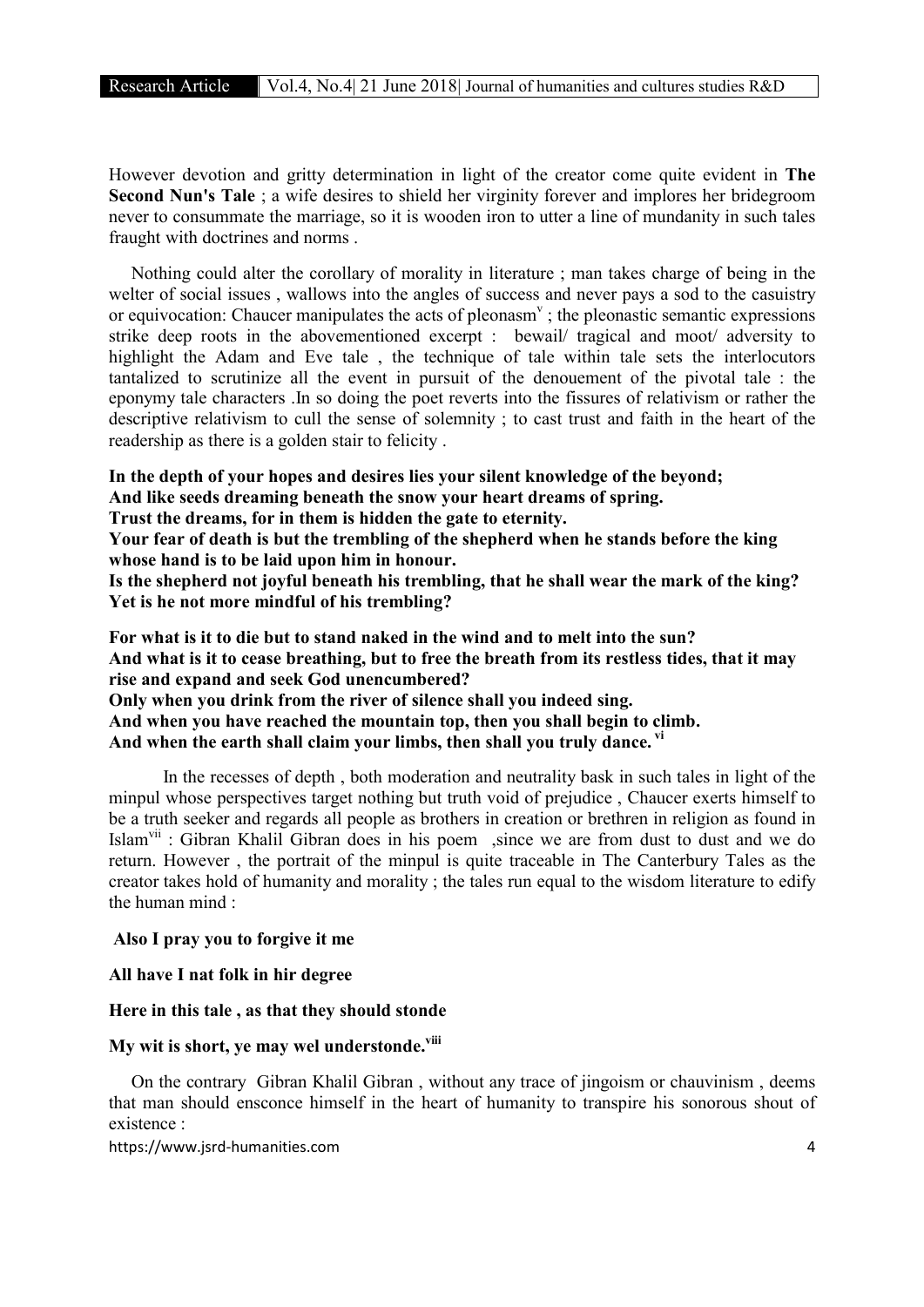### You are my brother and I love you. I love you when you prostrate yourself in your mosque, and kneel in your church and pray in your synagogue. You and I are sons of one faith—the Spirit.<sup>ixx</sup>

 Such interfaith orientation emanates from his root ; the depth of orientalism and reverts , in prose poetry , into descriptive relativism as he depicts , in the abovementioned excerpt, the state of determination the interlocutors could decide that the meant ideas are nothing but aphoristic and never be self-refuting ideas as found in *The Canterbury Tales* : " when reaching the mountain top " could be rhetorical tautology to certify that there is a day each waits for and averts being in the orbit of blame : it is a marvel to the interlocutors expecting that the stick punishment and the carrot reward delve into the ambience of the poem ,but the acts of traumatization fade into nothingness . However ,the enjambment highlights the flow of the ideas and keeps the eye running to the next line and takes hold of the fact that no decadence to the human values as man ensconces himself in knowledge, doctrines and science shades. It is no wonder to find the aphoristic and parabolic lines in his poetry as he is regarded as a paragon and moderator :

### Yet the timeless in you is aware of life's timelessness, And knows that yesterday is but today's memory and tomorrow is today's dream. And that that which sings and contemplates in you is still dwelling within the bounds of that first moment which scattered the stars into space. Who among you does not feel that his power to love is boundless? $x^{x}$

 ' Yesterday is but today's memory and tomorrow is today's dream" alludes to *Prufrock and Other Observations* to fathom the concept of time : the past is past, the present is just the moment to pass and the future does not come yet , the parabolic expression here certifies the importance and fervour of the present time ; one has to cull the moment, there is no carpediem theme here , but as a moderator he preaches that it is not to start to end and never to stay rigid or timid as does Prufrock , the golden stair at the beck of you need be scrutinized and fathomed :

#### I have measured out my life with coffee spoons;

#### I know the voices dying with a dying fall

#### Beneath the music from a farther room.

### So how should I presume?<sup>xii</sup>

 More profoundly, the minpul portrait surges higher and higher in the gambits of his lines as he praises all acts of interfaith bonds and multiculturalist viewpoints to be a rapport to solemnity and philanthropy :

You are good when you are one with yourself. Yet when you are not one with yourself you are not evil. For a divided house is not a den of thieves; it is only a divided house. And a ship without rudder may wander aimlessly among perilous isles yet sink not to the bottom.xiii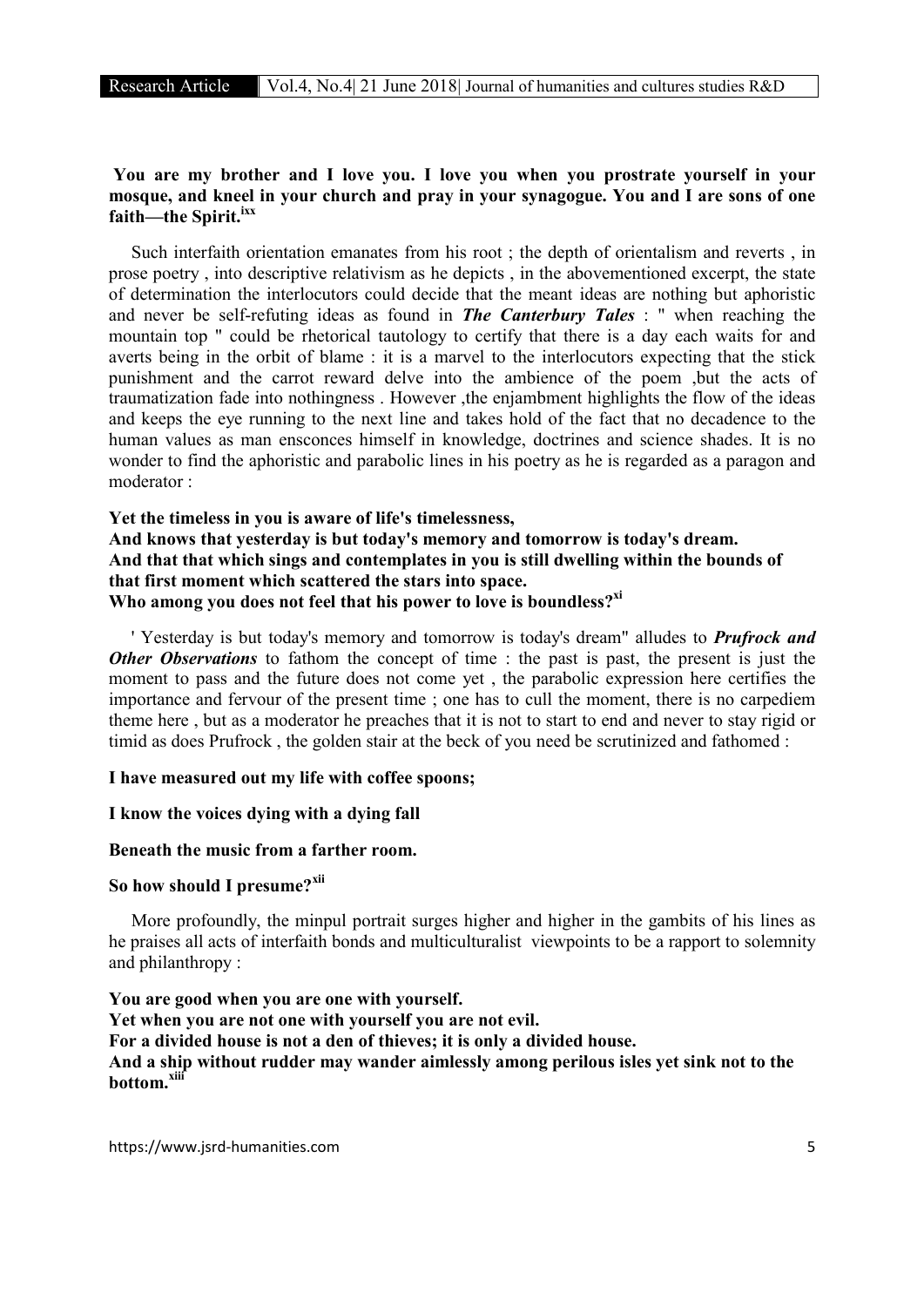Into more experimental facts the iterative viewpoints and themes of disruption, lost rural beauty find existence and prominence in the Mausoleums into Eviternity whose resonance fights being eroded or etiolated and pinpoints the savage atrocities committed in Speicker Base in Tikirit ; Speicker decollo is the pain unabated, everlasting , evergreen in the scruples , celestial and redolent of Cane and Abel, redolent of abomination and carnage never seen ever before on earth in modern age : a tussle over filthy lucre .

 There is no casus belli to what happened in Speicher as a human crime or as a drama , the littérateur employs pleonasm to expose such a carnage :

#### Oh the infallibles!

Tongues and words!

Spoors and feats!

Never match,

There is many a slip twixt cup and lip.

Perdition of arrows, swords , stones and Enola Gay ....

Enola grow gruesome in the shimmering desert …..

### violet purple wilderness that echoes ...<sup>xiv</sup>

 For surety the semantic pleonasm gives force to the ambience of having Imam Al-Hussein as a saviour : all the abovementioned expressions could convey one idea ; people summons the imam and then they betray him , yet the syntactic pleonasm broaches something quite different :

a river white , tacit knowledge for us to be blue …

moguls did

to be carmine in one minute time more…

one tear more..

one shout higher..

one groaning soul more lachrymose

a bullet in the head attires all the river red !

blood-clad river

### martyrs river.... greet and salute to the embryos....<sup>xv</sup>

https://www.jsrd-humanities.com 6 " for us" , " one tear" , " one shout" and " one groaning soul" run in line with one entity and one colour of despondency to drag the reader into the main tenets of the hermeneutic circle , reader, text and context<sup>xvi</sup> and being a part of the drama; an eyewitness, an evidence to the coming generations for the crime of the modern age : it will pass year by year without any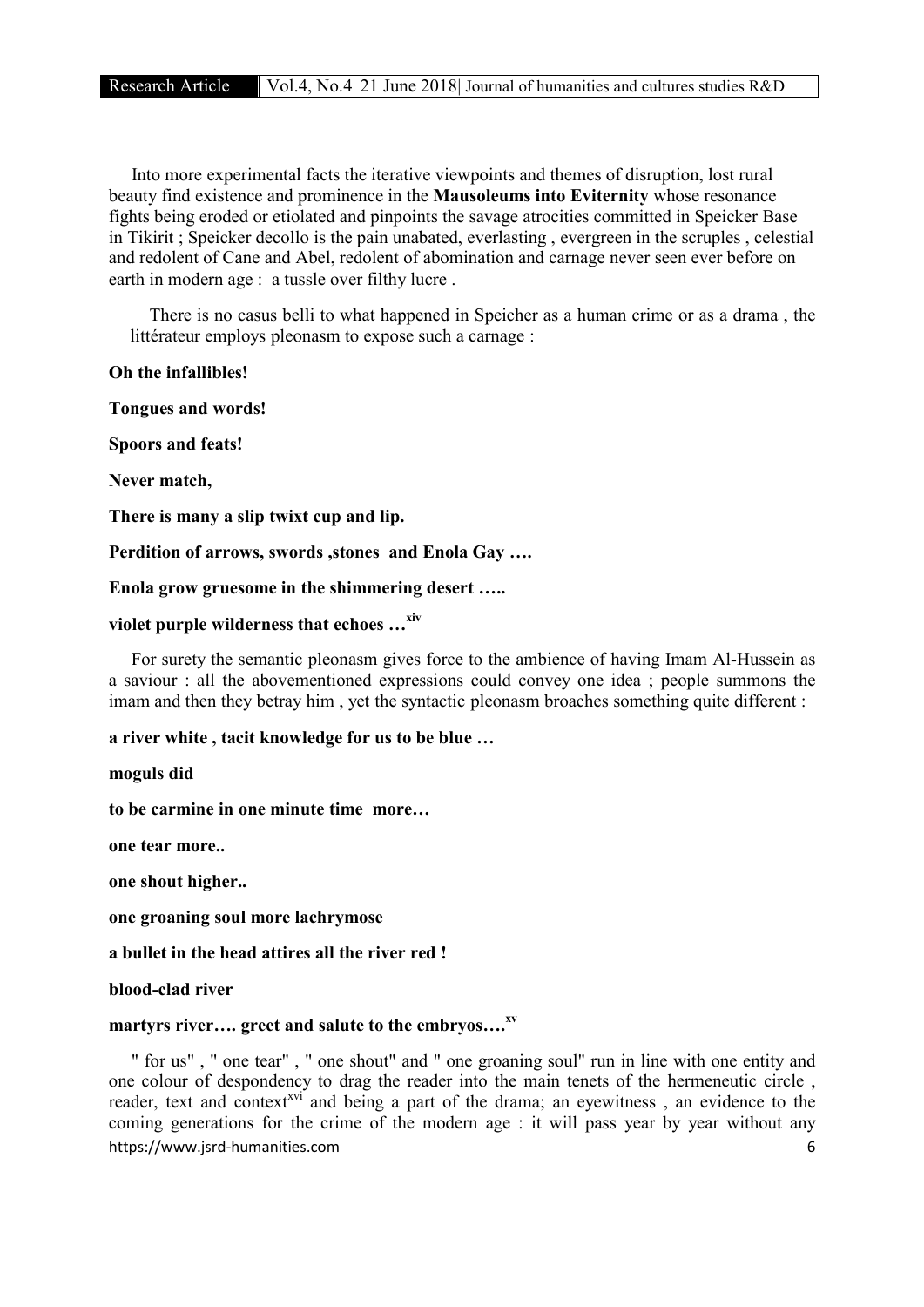retronym<sup>xvii</sup>; Speicher is Speicher, it had happened and it goes ineffaceable; man grows cognizant of the road to solemnity . Provided that the acts of liminality rises to the bait as the interlocutors shuttle to the past and then revert into the preset ; to the ancient rubble and then to modern conspiracy ; yet they never lose themselves in the midstream as much as the descriptive relativism dominates the pivotal portrait of the events ; the past and the present juxtapose hand by hand ; different times, different people , on the same land , in the same river people and science shot through with tears and sweat drown to demise : it is wooden iron or casuistry to utter a word void of the right of man to protest barbarism and the tributaries irrigating its very own trenches.

 Here comes the quantum leap as the pulpit and the minbar seep from brick work to paper work ; from the pew seats into literature , into drama in particular, some endeavour to camouflage , some run the gauntlet : *Heaven's Gates , Hell's Flames* derails from some scriptural and canonical facts ; the Satan in the events takes so huge a role in determining the fate and the future of people in time it is He who decree and forgive , one tends to say that the soft secularism prevails little in the derails of the drama .However it is quite convenient to fathom the goal the events to invite man into church, there is an amalgam between every day life and the crucifixion, on the stage there are people on drugs , drunk drivers and labours, dysfunctional family affairs and so forth, each vignette could be an emotional wallop to a critic who sets a comparison between the biblical references and the HG&HF; man cringes as he finds no mercy but eternal torture and perceives that nothing could save him but a Midas touch: the atmosphere is rather a medieval one , living so strong !

God never torture man forever; there are plans of love, mercy and justice for Him, man is traumatized and vexed out of complacency. On the stage there is no allegory, each character exudes his empathy to cast his message into the human mind; it is a paper work pulpit warning the congregation that man has to emulate the paths of Jesus Christ, otherwise he is perished. The entrepreneur , at the very outset , whets the instinctual endowment of man, challenge : "we challenge you to determine your best " and then stirs a nodal question : " where will you spend eternity ? It is of dramaturgy to adhere certain models or doctrines ; the mere viewpoints emerge silhouetted against the drama itself are as engraved in the text :

### For we must all appear before the judgment seat of Christ , so that each one may receive what is due us for the things done while in the body, whether good or bad.<sup>xviii</sup>

More ostensibly in the second salient signpost : " For it is appointed unto men once to die, but after this the judgment<sup>"xix</sup>, here the readership and the audience as well have nothing to mull over as there is something canonical , beyond justification and inference : the eye chases what may happen after crucifixion, people are bifurcated into two bevies;

paradise and hell . the more the play proceeds the more the characters derail from the scriptural facts , Satan takes dominance over people and tortures them eternally yet he himself is the habitant of the hell , but never ever be the master of the flames. All at the sudden the director flung at the stage and inviting people to take Christ to their home in time they are thoroughly traumatized .Then only then ,the drama proceeds unscriptural : a boy perished for the sin his father committed ,or a girl whose mother cast into the abyss of hell for eternity keeps smiling after all .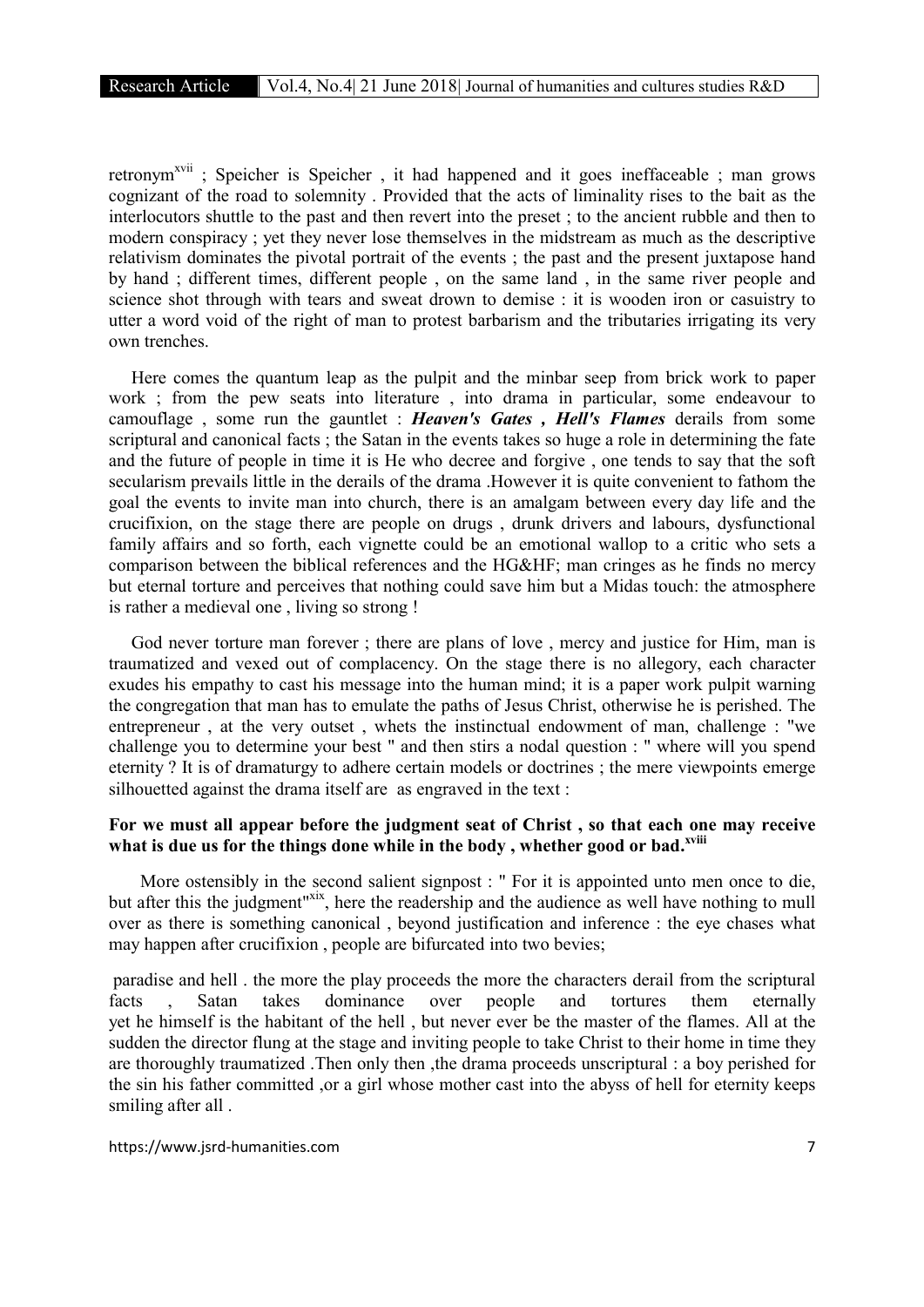Worse is to come as the drama casts a gruesome net of skepticism and apocalypse to entrap man as passive and paralyzed and infringes the canonical facts and the main prominent manifestos of the minpul principles; the ambience grows redolent of horror and menace , none could utter a word of reality at the face of the extreme intimidation and avert being petrified to the nth power of carnage . However it is of convenience in literature to teach and please , but , here, under the fast lighting, shout , cries , groans and death scenes man stays in rigor mortis ,tends to be more traumatized and finds no way but to be in the heart of the altar promising himself never to attend such religious plays.

Hermeneutically reckoning, the potential crux of the drama could traumatize man and drag him into a line he finds his heart obliged to, sometimes he feels disorientated and lost between two extremes; anarchism and solemnity , tumult and quietitude : one who never comes to the altar is punished for eternity, there is no canonical creator emulating a pathway for the welfare sake , man in loss , money accumulates , men decay :

#### -You know well, this is called money, money ; M..O..N..E..Y ! Cash ! Leisure ! It is money !

-Money !

#### -A little part..

### -(Interruptingly ) Money can not speak ! $^{xx}$

 The moment the final curtain barges in on the audience as traumatized , the moment the pastor instigates people into extreme jeopardy ; to live or to die , and flings himself into :

Are you going to accept Jesus Christ into your life, as did some of the people in the play had done before they died, or are you going to ignore His Calls and end up going down the wrong road, towards Hell and Eternal Death and suffering? My dear friends, the decision is yours tonight, and it is probably going to be THE most important decision you'll EVER make in your life. The altar is open to all who want to come.<sup>xxi</sup>

 More evidently the semantic pleonasm does serve the noncanonical intent of the dramatist , there is a twist in the scriptural facts ; the more the readership sets step into the details, the more he flings himself into the Biblical facts , the more blasphemy and sacrilege occur : he deviates from solemnity to be in the abyss of anarchism : the religious drama itself incurs the acts of derailment by having the amalgam of both faith and secularism . Thus the repertoire of James Wood dominates and comes true : fiction is the slayer of religion .

https://www.jsrd-humanities.com 8 Yet the *Mausoleum into Eviternity* reconnoitres all ages , all atrocities committed on earth through the prism of history and literature and iterates what Robert Grave in Babylon divulges; Mesopotamian man revives, whose relic revives at all cost and price, it is the land of phoenix knowing no demise : the sack of Baghdad occurred in 1358 and the Mogul invades the land and all the founts of knowledge are vandalized, then only then it revives , now it suffers and groans under the duress of the most devious machination on earth and it is reviving , it is a land worth mentioning and venerating ad infinitum. The fulcrum of the drama rotates around two people; the fiancé and the fiancée, each cuddles each, nothing could come between them but death, the dramatist Haider Al-Moosawi exploits the cusp of the allegory ; freakish creatures and hoodlums perpetrate the most gruesome sin on earth the fiancé in the Speicher base in Tikirit ,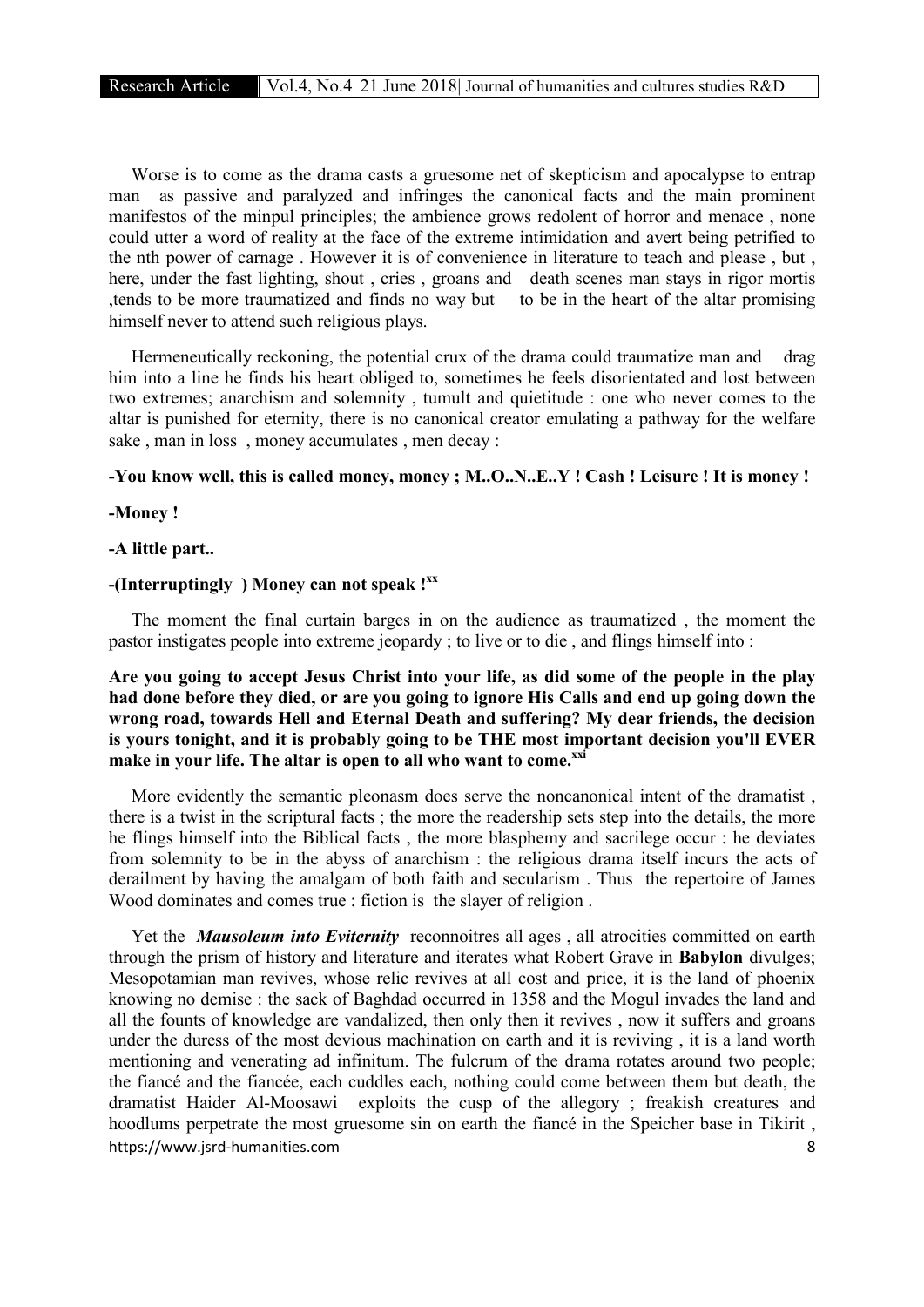the fiancée in the college studying harder and harder to keep the promise of success to him ; the cannibals creep to perish the buds of life , in the city his parents prepare themselves to meet him again, simultaneously the fiancé caught , shot dead and jettisoned in Euphrates, the fiancée in the college lobby holds a cup of water …..sips little and jettisons the cup : she feels his blood meandering from Tikirit to Hilla , it is a tale narrated on the anvil of allegorical devices, in time man is man in all that struggle ; evil vanishes, yet virtue lingers ; the gambit of the drama iterates the speech of lady Zeinab :

Verily do thy chicanery

Verily do thy resolve

Verily do thy puissance

By Allah!

Neither thou trounce our mention

Nor deprive us of our doctrines,

Nor dost its ignominy abandon thee,

For thy view is nothing but refutation

Thy days are nothing but limitation

Thy throng is nothing but emaciation,

In a day the herald shouts !

### on the despots is His curse .xxii

 Truly and surely none could efface or obliterate the mention of the virtuous and the righteous ; the owner of the land , the dream of tomorrow; votaries and adherents grow momentum year by year , myriad of colours , doctrines and norms revive on the sacred land , no casuistry with words , no syllogism with gossamer allusion , no rationale behind truth could resist solemnity on the ground or provide evidence of the acts of valour as tacit ; it is a colour scheme one never misses what he should grip : innovative road to the golden stair :

Dreamers grow limp and soon swoon …by head ! by collar ,they are caught and shot in the bull's eye , they never slip his prowess ; ya Hussein , ya John the Baptist ;

( creeping to the audience with a whimpering voice )

It is more poignant than just poignant

Violet purple decollo on earth

Violet purple (shivering )

In rivers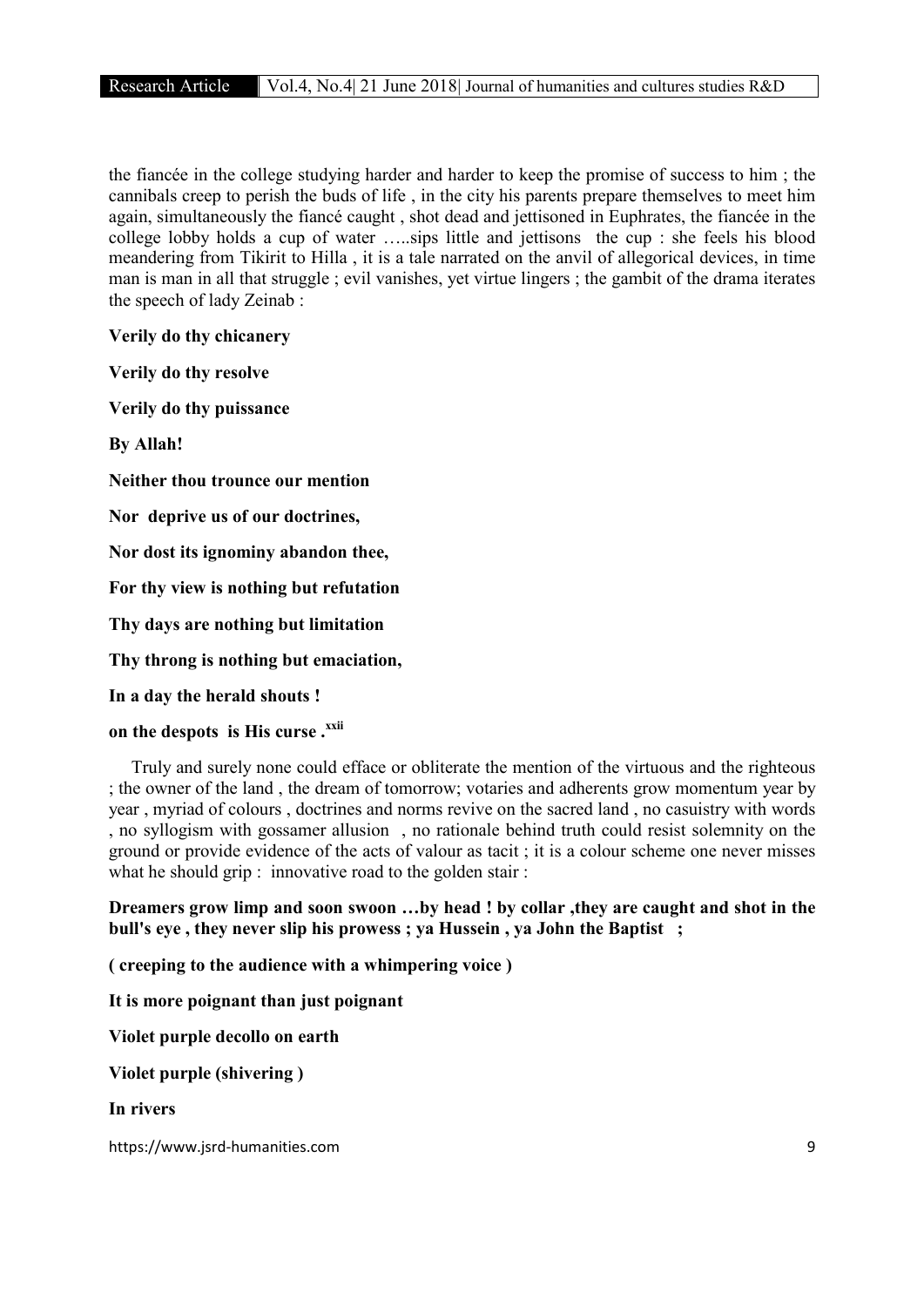It may happen, by errors or chimeras ,

A land as many a land…crucido (faintingly)

Tigris as Euphrates !

A land as a many land ; violet purple ; crucido …. violet purple !

It is all decollo for cruor …for tripudium ..for….crucido ! (faintingly)

( squatting despondently in the centre of the brush shape ,to the audience )

### In the college lobby the inamorata despondently sipping water and taking delight ,as he (to portrait 2) is sipping the same water  $\cdot$ <sup>xxiii</sup>

 The dramatist, Al-Moosawi, as per usual, takes hold of prominent techniques in portraying his characters and keeps in parallel with the minpul tenets and portrays the atrocities perpeytrated in Iraq ; the minpul orientation , here, tends to inform the congregations that vice and evil vanish ,though despotic , and man as a palm tree revives though forlorn, it is the human tale from time immemorial Allah create earth for those who praised Him and do good and justice to all regardless skin, tongue and mind; doing benevolence is the mutual language on the globe :

### Rabid hungry scelesstuses tamp the dreamers on parade in pits …..

Perdition flees!

Hell shuts her gates !

They are seeds of Him !

..rabid !

### Rabid psoglav on Mesopotamian land !

# Enola on Mesopotamian land !xxiv

 Hurdling from one an artwork to another it is quite evident that the minpul drama or poetry brigs the hermeneutic circle levels into ground ; the reader responds to these artworks as he finds existence and erudition in their wisdom ramifications. Consequently , the acts of liminality dovetailed in the drama could be the source of both admiration and inspiration to the coming generations to plunge into martyrdom , sacrifice and quixoticism , the equanimity of the religious paragon, Grand Ayatollah Seid. Sistani, urges man to shield his land , no egoism , it is the land of all, of Mesopotamia : solemnity of the pivotal character escalates the tempo of the drama and surpasses theatre into life , votaries and adherents as readership .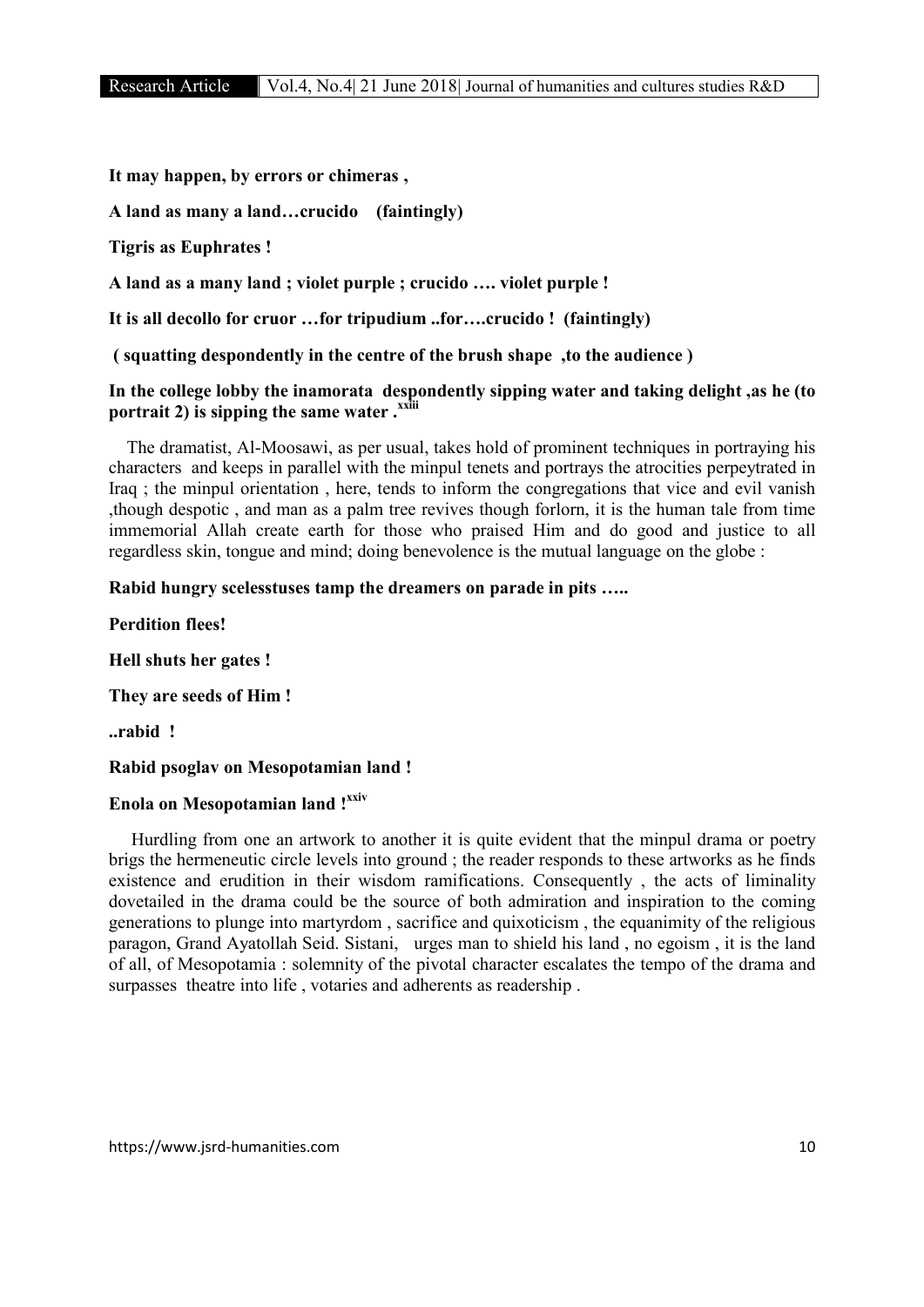### Doctrinal Literature and canonical littérateurs

 Techniques , as a corollary, take so paramount parameters in determining the content of an artwork ; in the hermeneutic circle orbit the discrepancy between readership, text and context could find evidence as per to four levels of the text itself : word sounds that stipulate a state of harmonious ambience in the text to guide the context into the meant and desired content:

Of doubt, worsted was his semi-cope,

That rounded upward like a molded bell,

He lisped a little ,wantonly and well,

To make his words the sweeter on his tongue,

And in his harping ,after he had sung,

Deep in his head his eyes would twinkle bright,

As do the starts upon a frosty night,

### Hubert this begging friar was called by name.xxv

 The kinetic images , in The Friar's Tale, works in tandem with the kinaesthetic ones as the excerpt thrives with certain onomatopoeic utterances ; "harping, sung, twinkle, …' such gives impetus for the interpreter to fathom ,speculate and guess the potential content ; the salient mission of the hermeneutic circle manifests itself more profoundly in the acts of decoding a text or dissecting a poem into its mere content . Provided that there should be a nexus between the individual parts and the whole of the context, as such the second level, meaning units, urges the mind's eye of the reader to explicate the text part by part to cull the cornerstones of the whole : However it is hierarchy one reverts into another:

### But let not him who longs much say to him who longs little, "Wherefore are you slow and halting?"

### For the truly good ask not the naked, "Where is your garment?" nor the houseless, "What has befallen your house?"<sup>xxvi</sup>

 Theses lines expose the meaning units between the parts and the whole Gibran Khalil Gibran divulges his agony and human passions of the people groaning under dire and sordid circumstances ; poverty is a part of the poem and runs in line with the wisdom literature . What is to the point is that the hermeneutic circle erects a perpetual rapport between the text, context and the reader , that is why the reader need not ponder over the text itself regardless of history , culture and literature : HG &HF is a philosophical literature and derails from the canonical knowledge for certain reasons , in doing so the third level, the dominant perspective , has nothing to do but to traumatize : the Satan holds scepter to cast people, innocent or guilty , into perdition, so the part here does not stand the whole ; drama could not be a wisdom literature as found in *Mausoleums into Eviternity* whose characters meet the requirements of the paramount objectives : valour, sacrifice and fidelity to the land :

#### Be forevermore !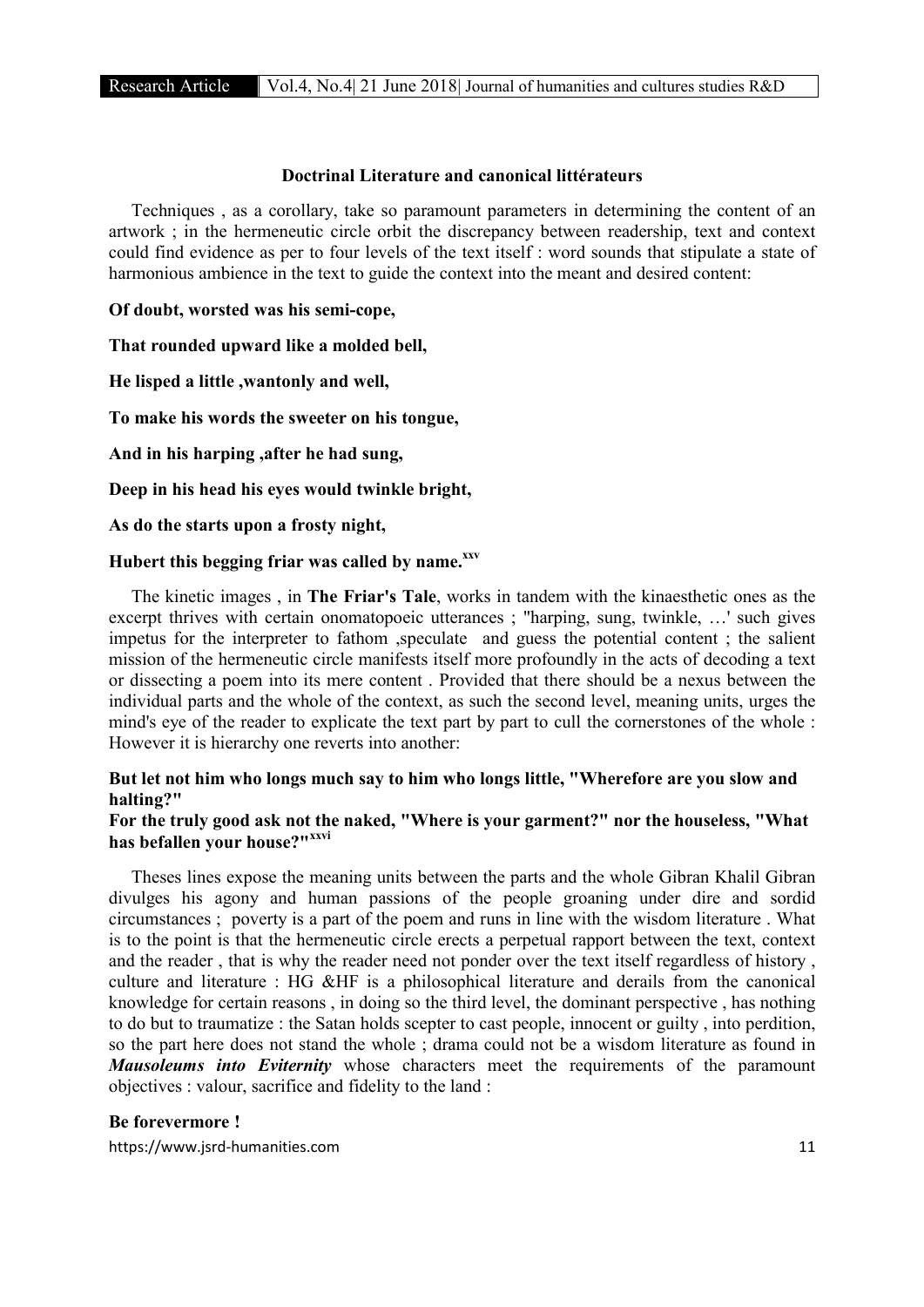A freedom fighter ;

Heads on spears

Heads on tour

Heads on tapes to intimidate the intimidated.

### A head in the Arabian desert , in Al-Sham , Egypt and another in Recife , they are all on tour to intimidate the intimidated ..ah..ah.ah

#### Hearken to me , Multitudes !

#### We are on the cusp of anger and revenge matrices ; it is all decollo for expansion ;

### Decollo for tripudium ! xxvii

 The fiancé falls martyr for the sake of principlism and emulates his paragon in life : the dramatist resorts into history to trace the martyrs trench marks : the past could be the present and the present could be a part of tomorrow.

 In time the hermeneutic circle gives much shrifts to the fourth level , the represented objectives orbit manifesting the context more ostensibly and casting the reader into a state of "gooey sentimentality "xxviii a reader finds himself shackled to flee or swerve, *The Second Nun's Tales* ushers the human insight into a mundane desire one believes in ; there are certain folklore gambits facilitating the whole and dissecting the individual parts into more transparent delineation. Precisely into the pig's eye Gibran Khalil Gibran manipulates all the four levels of the hermeneutic circle to accrue the heart of the interlocutors; the presented objectives measure high and noble in **On Religion** manifesting the rapport between the creature and the creator :

#### And to whom worshipping is a window, to open but also to

#### Shut , has not yet visited the house of his soul whose windows

### Are from dawn to dawn.

### Your daily life is your temple and your religion.<sup>xxix</sup>

 It is of true objectivity as the interlocutor takes liberty in explicating the text regardless of any epistemic orientations , the poet grants , here, the context a sense of candor and fidelity ; the exterior manifest the interior , Gibran engraves and praises man for the sake of man :

### I am not a politician, nor do I wish to become one" and "Spare me the political events and power struggles, as the whole earth is my homeland and all men are my fellow countrymen.<sup>xxx</sup>

 For the sake of man Gibran conveys so vehement a message to all , for the sake of literature neutrality could reap the heart of the congregations , it is a quite convenient minpul to germinate the seed of love, peace and equality . In direct contradiction to what have been tackled , the *Heaven's Gates and Hell's Flamers* broaches no facts or truth ; it objectively runs counter to the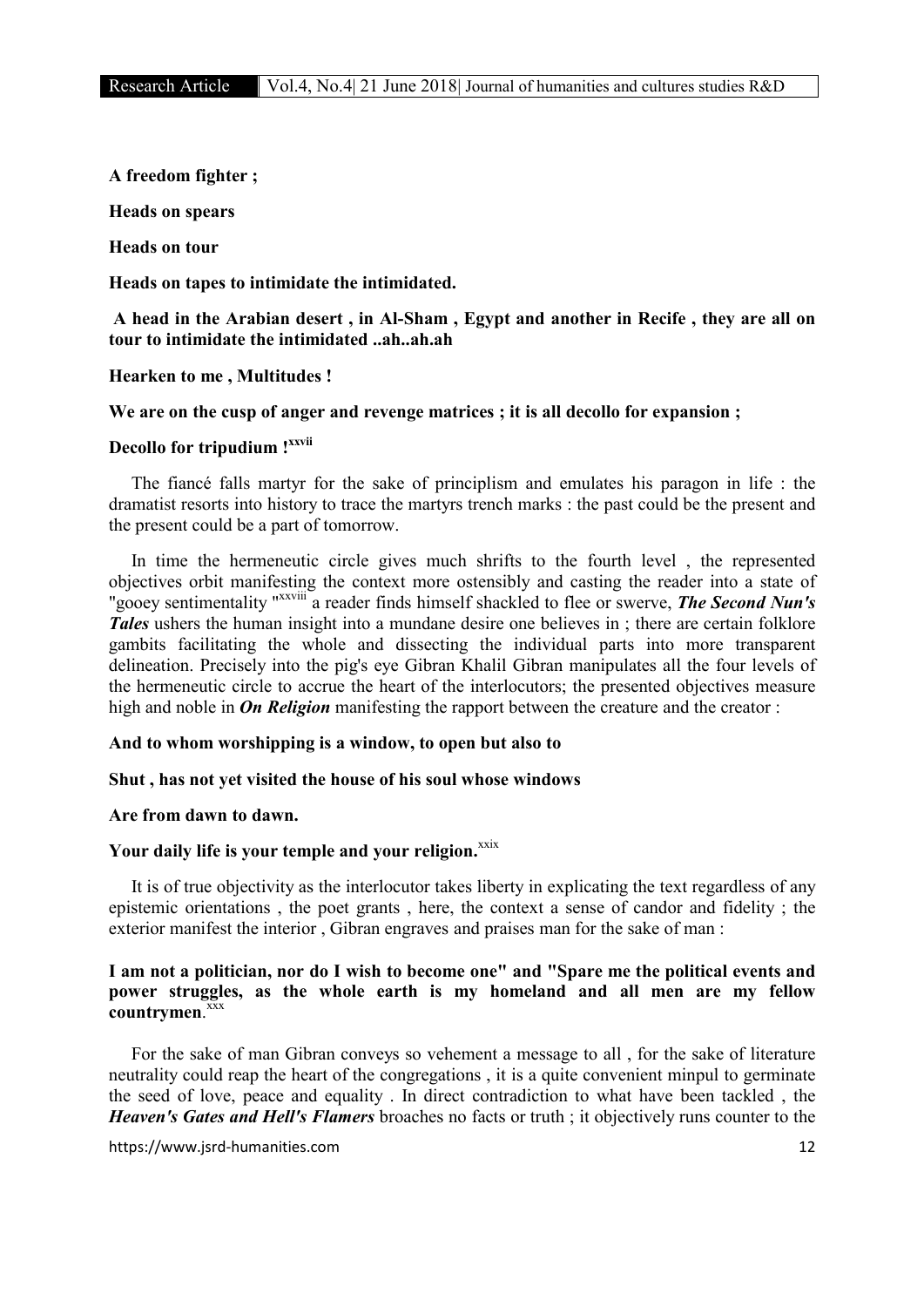Bible and the human logics : Satan and money accumulate and man, innocent and naïve, tends to be prone to perdition or despondency; whose orientations fall on deaf ears . More to the point of the presented objectives *Mausoleum into Eviternity* prospects the human mindset for egalitarianism , solidarity and justice ; the dramatist harangues the world for the most gruesome, the most macabre , the grisliest crime ever found before on earth of humans !

…ah…ah..ah..ah..

a river white , tacit knowledge for us to be blue …

moguls did

to be carmine in one minute time more…

one tear more..

one shout higher..

one groaning soul more lachrymose

a bullet in the head attires all the river red !

blood-clad river

# martyrs river.... Thai greet and salute to the embryos. XXXi

 The excerpt , here, traces truth beyond fabrication or twisted equivocation ; the young or the bloom of life or the candles of the patents or the future of the paupers find no shelter in the heart of the land , the mother land and tend to be stripped , murdered, decapitated ,dismembered , chopped , gouged , nailed , burnt. That is why there is no a moment to pleonasm in such an artwork as the trench marks of objectivity strikes deep roots in the heart of solemnity.

Into the sinew of the main locus , the doctrinal drama heaves into sound with certain manifestos : in the Husseinist theatre theory, as a ground theory in fostering many veins of the pageantry vignettes , the major tenets emanate from principlism and the human passions of valour , altruism and philanthropy ; literature is a way of living and letting other live ; the *Mausoleum into Eviternity* reverts into such a theory as it juxtaposes and works in tandem with human adrenal of the land solemnity , loyalty and faith, whose felthearted promise to be pure and chaste to the last , thereby there are two isles of littérateurs , the first as canonical and the second as noncanonical , the former bears the brunt to heal wounds and agonies under the shades of some dramatic techniques , as tackled in the current study, yet the latter is to pique dignity and traumatize man and intimidate him into unconditional surrender void of consent as happened in the *Heave's Gates and Hell's Flames.*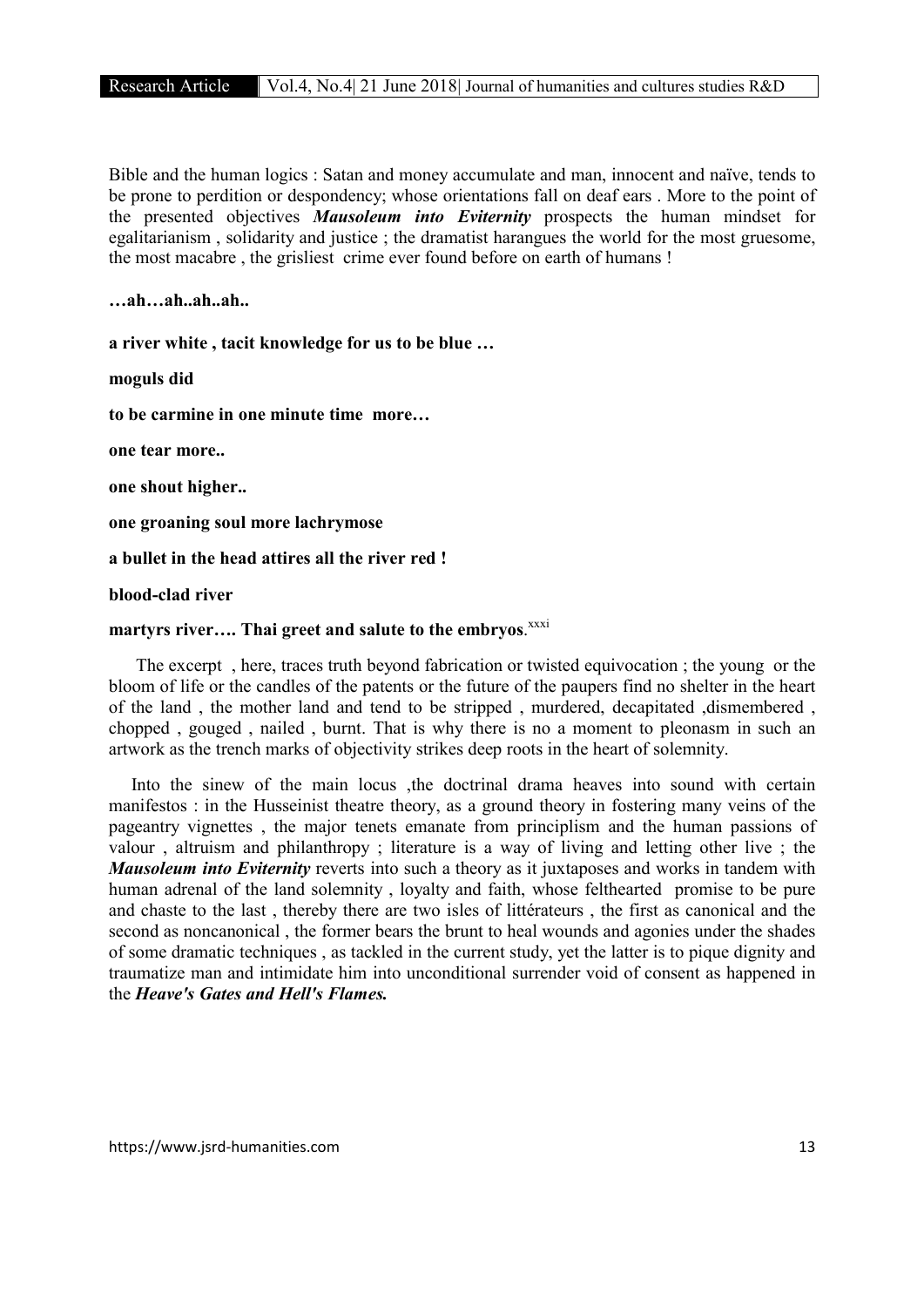### Conclusion

 The four dissected artworks exert themselves to accrue solemnity; the readership. On the scale of the quantum leap, the minpul, the pulpit and the minbar, takes shape of paperwork to run in line with the requirements of modernity: some revert into liminality as the interlocutor could truck truth and nourish his mind with what one desires to have in terms of erudition and edification. Moreover Chaucer, Gibran Khalil Gibran and Haider Al-Moosawi take hold of the descriptive relativism to be more realistic, yet the *Heaven's Gates and the Hell's Flames* violates the biblical facts and the scriptural tales to traumatize man and oblige him to be shackled to the altar. Therefore the hermeneutic circle; readership, text and context with its four levels , could be well brought into The Canterbury Tales, *The Prophet* and *Mausoleum into Eviternity*, with exception of *Heaven's Gates and the Hell's Flames* for not meeting the requirements of the four levels; word sounds, meaning units, dominant perspectives and represented objectivity, that is why it runs counter to the minpul; solemnity and grips anarchism to the last.

 As there are certain scriptural and canonical litterateurs , there are some dramatists casting soft or hard secularism ; to drag man into an orbit or to entice him into an ideology, a principle or a tenet ; in *HG&HF* are there some intents to traumatize man and dominate his mind; no way to be punished for something he did not commit as happened with the child who is buried in perdition because of his father , the sacrilege floats into the stage as secular and mundane: Satan granted scepter and mace ,wich is the rigmarole of anarchism .

 Yet the canonical tenets of the littérateurs find existence in the three artworks ; The Canterbury Tales, *The Prophet* and *Mausoleum into Eviternity* ; as there is a pillar to emulate ; a paragon to believe in light of humanity : the gambit of lady Zeinab prevails throughout the fiancé valour and altruism ; man falls victim to his colour and denomination and never utters or appeals to the cannibals as a slave , whose blood sprouts to propagate many buds, youths, running the gauntlet and fighting to the last .However ,the hermeneutic devices serve to winnow each product and prospect these texts in pursuit of artistic values and human principlism; the minpul could bestow upon man tolerance and sapience , not horrendous and malignant unknotted tales of dissention .

### **Notes**

i <sup>i</sup> Noel Carroll. Anglo-American Aesthetics and Contemporary Criticism: Intention and the Hermeneutics of Suspicion," in *Beyond Aesthetics*, p.180–189,2015,

available at http://www.criticism ( retrieved on June 8,2017)

ii *Kahlil Gibran* . " *Monk`s Tale* " 1995 , available at http://www.rawa.org ( retrieved on March 4,2017)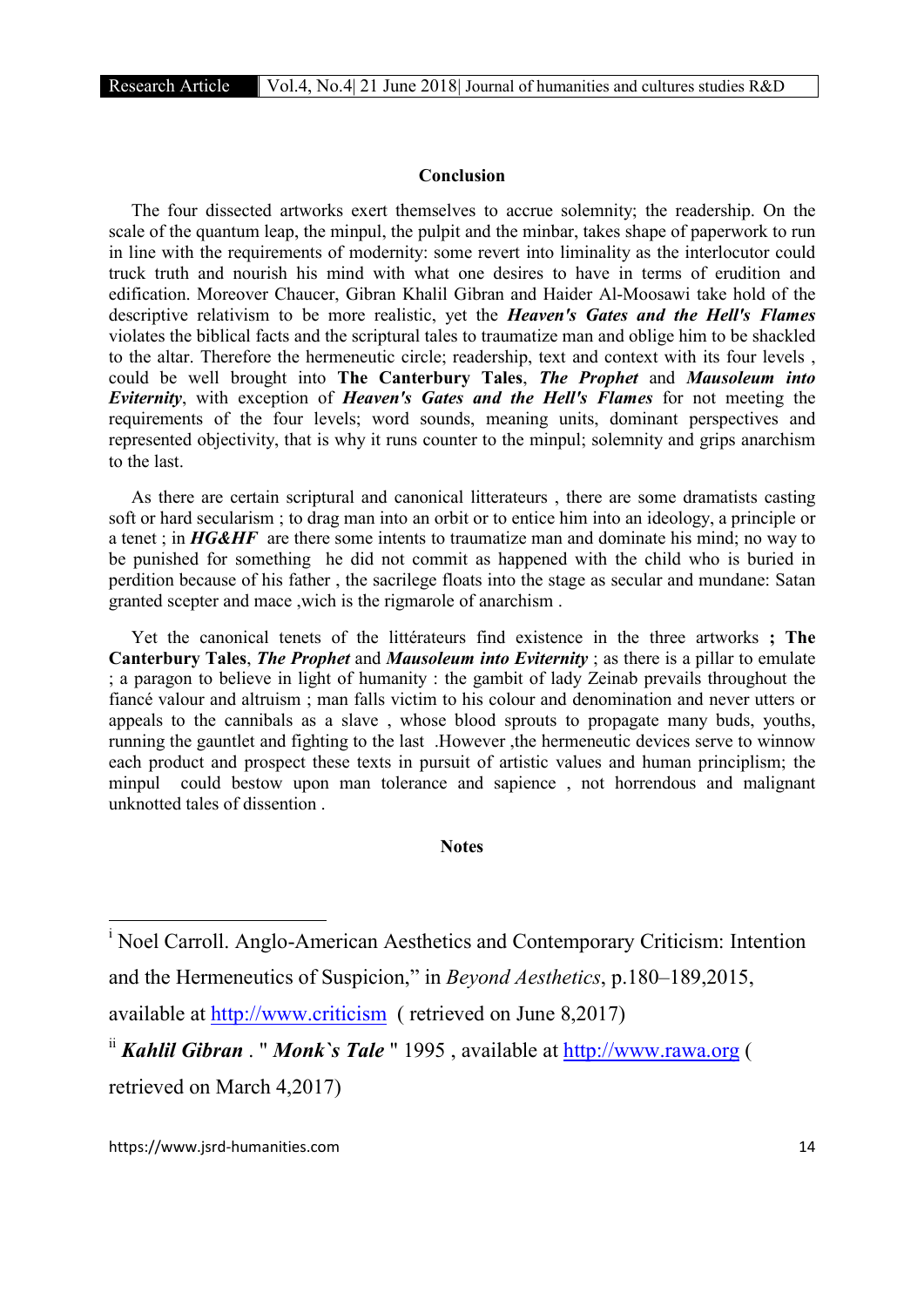iii Bjørn Thomassen. *The Uses and Meanings of Liminality* (International Political Anthropology 2009) p. 51, available at http://www.wikipedia ( retrieved on March 4,2017)

iv Agnes Horvath, Bjørn Thomassen, and Harald Wydra, *Introduction: Liminality and Cultures of Change* (International Political Anthropology 2009,p.22, available at http://www.wikipedia ( retrieved on March 4,2017)

<sup>v</sup> *Eric Partridge(1995). Usage and Abusage: A Guide to Good English. W. W. Norton & Company. ISBN 0-393-03761-4,* available at http://www. language methods . ( retrieved on March 4,2017)

<sup>vi</sup> *Gibran Khalil ." OnDeath*", available at **http://www.jstor.org.** (retrieved on March 4,2017)

vii Holy Al-`Abbas Shrine. *Al-`Ameed*, Quarterly Adjudicated Journal. Karbala : Dar Al-Kafeel, fourth volume, 15 edition, p.26, 2015.

viii Andrew Sanders. *The Short Oxford History of English Literature* , Second Edition: Oxford. Oxford Unversity Press , p.60,1980.

ix Alexandre Najjar, *Kahlil Gibran*, a biography, Saqi, 2008, p.150.

xi *Orientalist Poets ,* available at http://www.literature .org ( retrieved on March 4,2017)

xii Michael Meyer . The Bedford Introduction to Literature. Boston: Saint Martin`s , p.1102, 2005.

xiii *Gibran Khalil ." on good and evil* " , available at http://www.jstor.org. ( retrieved on March 4,2017)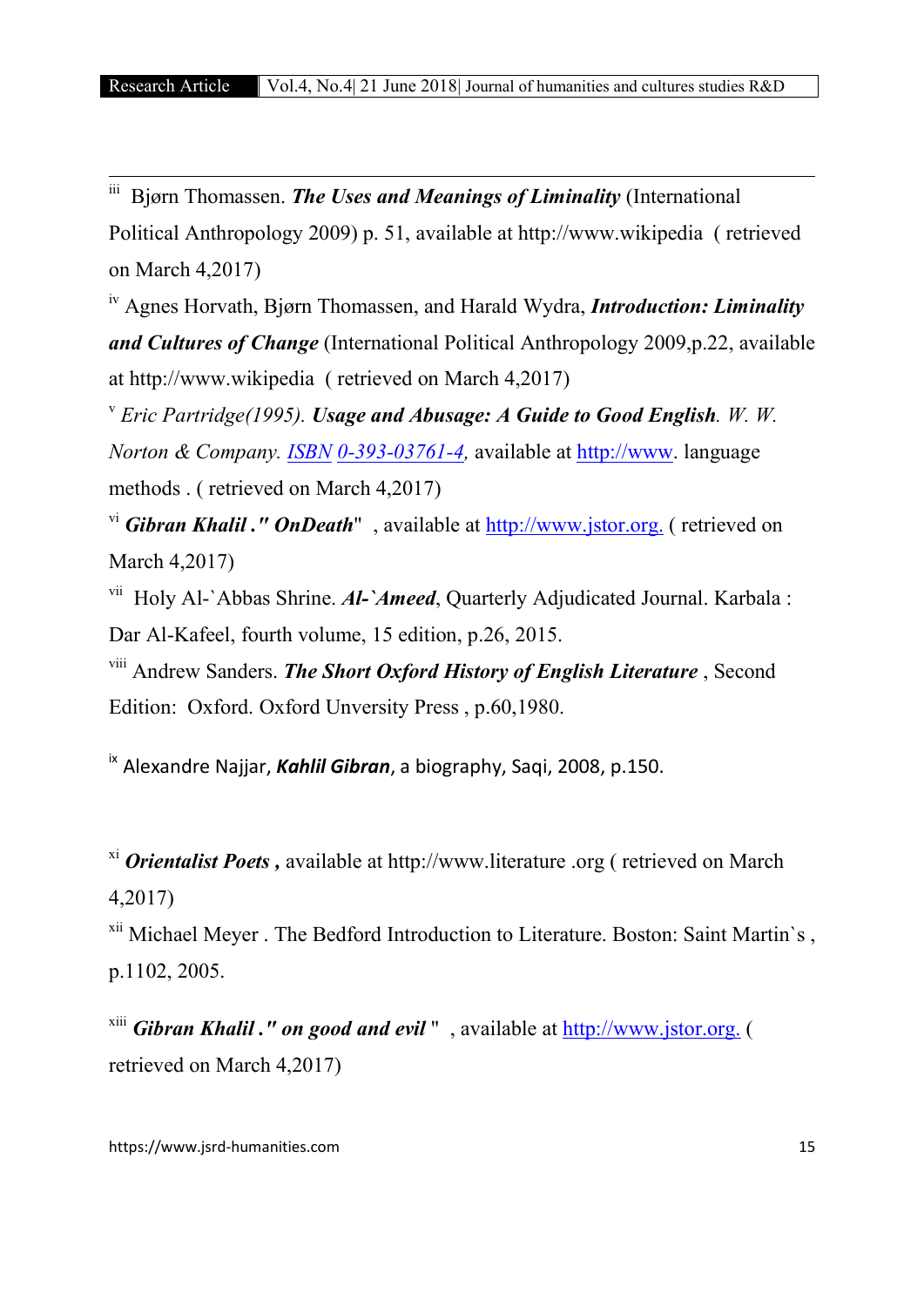xiv Haider Al-Moosawi .*I am that I am in all Rigours* . Karbala : Dar Al-Kafeel, p.99, 2017.

 $xv$  Ibid, p. 101.

xvi Terry Eagleton. *How to Read Literature* .New Haven: CT: Yale University Press, p.10 , 2013.

xvii *William* Safire (January 7, 2007). *"Retronym"*. New York Times Magazine*. Retrieved 2015-08-01*, available at http://www.terms .org The Merriam lexies, always strong on etymology, cite the earliest usage they can find of retronym in this column in 1980, which credited Frank Mankiewicz, then president of National Public Radio, as the coiner. He was especially intrigued by the usage hardcover book, which was originally a plain book until softcover books came along, which were originally called paperback and now have spawned a version the size of a hardcover but with a soft cover trade-named with the retronym trade paperback.  $x$ <sup>viii</sup> Bible . Corinthaus 5:10 NIV.

xix Bible . Hebrews 9:27 KJV.

xx Heavn`s Gates ,Hell`s Flames , available at http://www.religious drama .org. ( retrieved on April 7,2017)

 $xxi$  Ibid, p.12.

xxii Haider Al-Moosawi .*I am that I am in all Rigours* . Karbala : Dar Al-Kafeel, p.103, 2017.

 $x$ <sup>xxiii</sup> Ibid.p.103.

 $xxiv$  Ibid, p. 104.

xxv Paul McCormick, *Adventures in English Literature*, London,

Harcourt, Brace and World Inc,p.50 ,1968.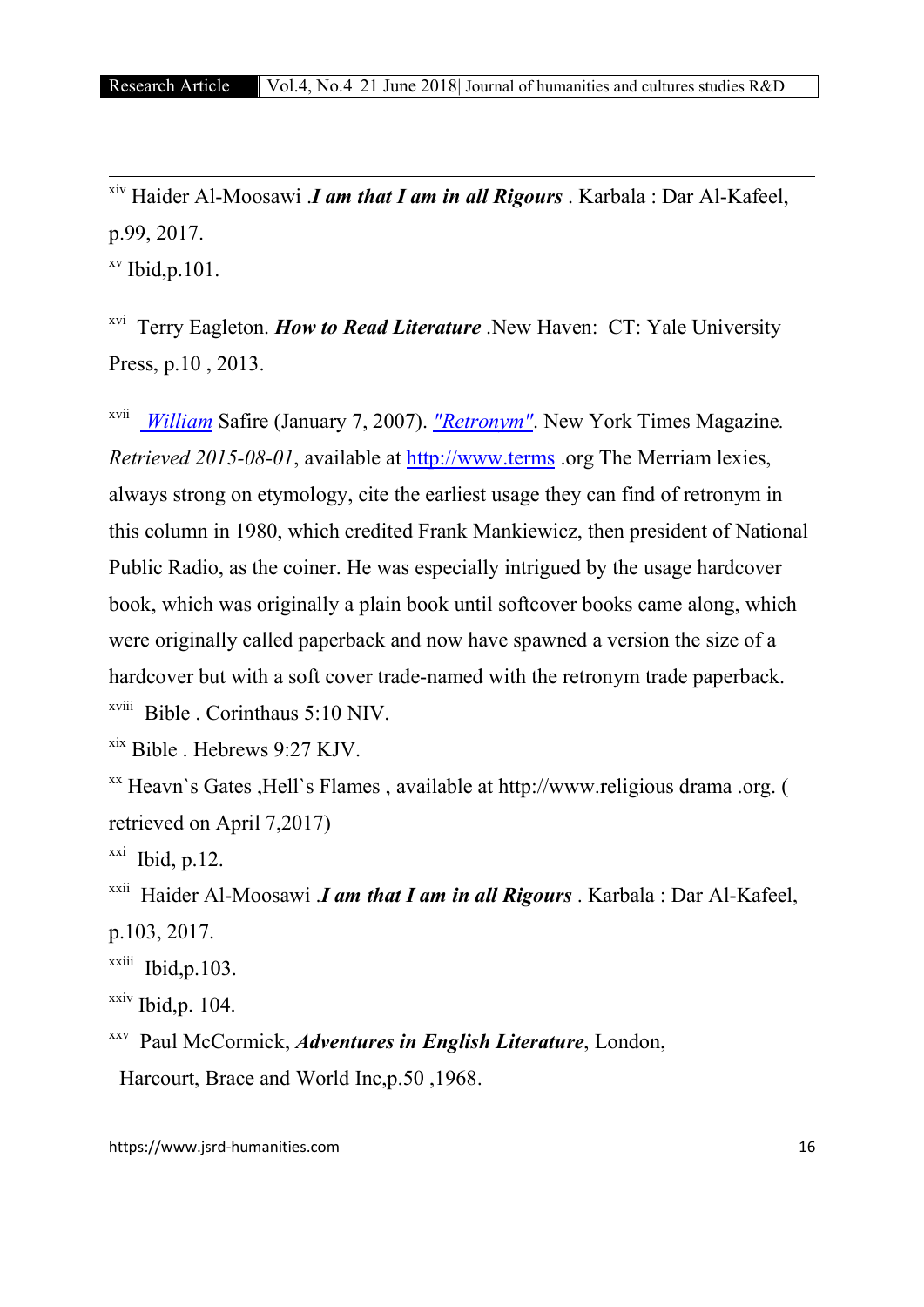xxvi *Gibran Khalil ." on good and evil* " , available at http://www.jstor.org. ( retrieved on March 4,2017)

xxvii Haider Al-Moosawi .*I am that I am in all Rigours* . Karbala : Dar Al-Kafeel, p.100, 2017.

xxviii Patricia Waugh. Literary Theory and Criticism. Oxford: University Press, p. 85-6,2010.

xxix *Gibran Khalil ." OnReligion*" , available at http://www.jstor.org. ( retrieved on February 9,2017)

xxx *Gibran Khalil .Essays* , available at http://www.jstor.org. ( retrieved on March 4,2017)

xxxi Haider Al-Moosawi .*I am that I am in all Rigours* . Karbala : Dar Al-Kafeel, p.100, 2017.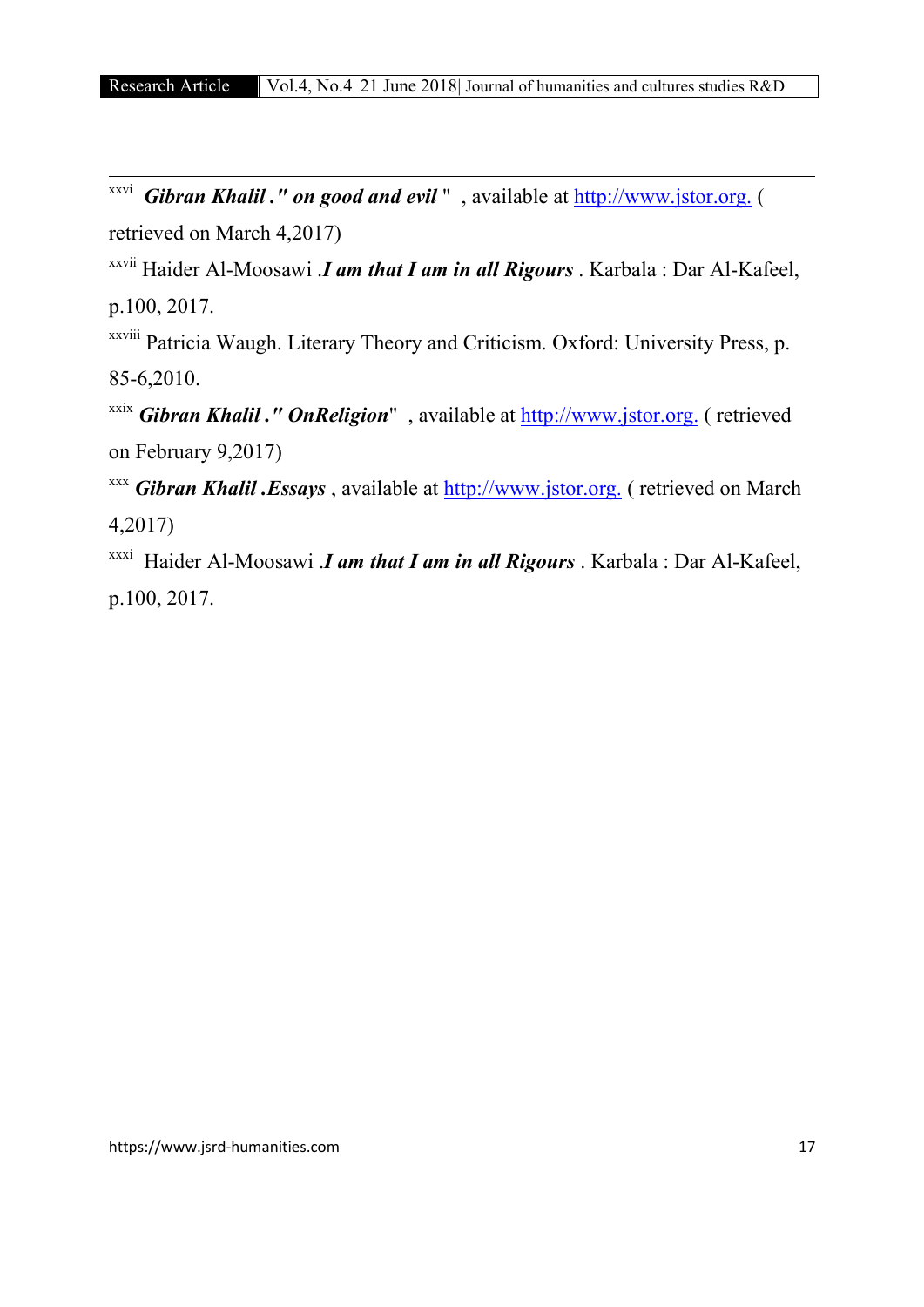# Bibliography

Al-`Abbas ,Holy Shrine. *Al-`Ameed*, Quarterly Adjudicated Journal. Karbala : Dar Al-Kafeel, fourth volume, 15 edition, 2015.

Al-Moosawi , Haider.*I am that I am in all Rigours* . Karbala : Dar Al-Kafeel, 2017.

Bible . Corinthaus 5:10 NIV.

**.** 

Carroll , Noel. *Anglo-American Aesthetics and Contemporary Criticism: Intention and the Hermeneutics of Suspicion*, in *Beyond Aesthetics*, p.180–

189,2015, available at http://www.criticism ( retrieved on June 8,2017)

Eagleton , Terry. *How to Read Literature* .New Haven: CT: Yale University Press, p.10 , 2013.

Gates, Heavn`s ,Hell`s Flames , available at http://www.religious drama .org. ( retrieved on April 7,2017)